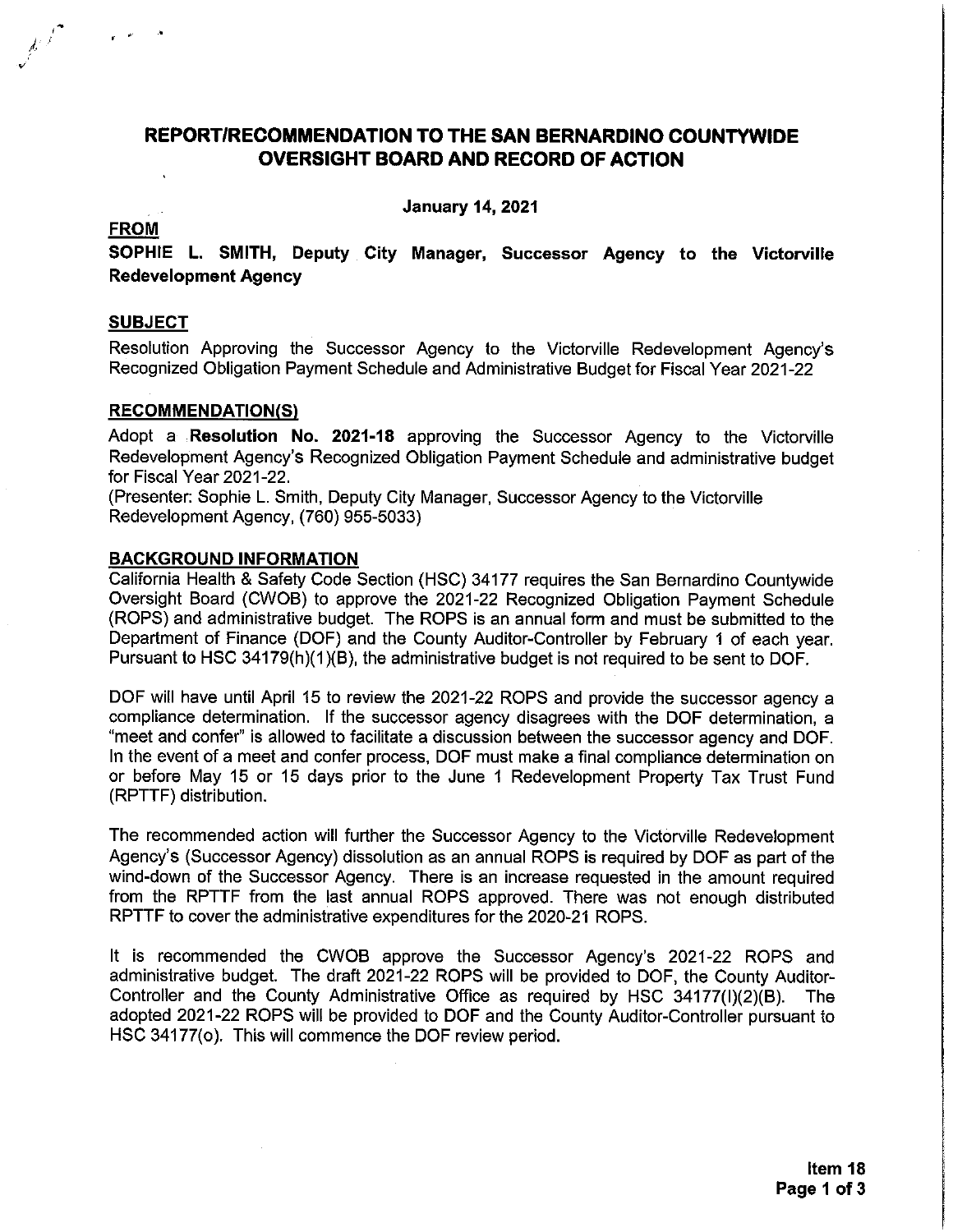Resolution Approving the Successor Agency to the Victorville Redevelopment Agency's Recognized Obligation Payment Schedule and Administrative Budget for Fiscal Year 2021-22 **January 14, 2021** 

### **ATTACHMENTS**

Attachment A - Resolution Attachment B - ROPS for Fiscal Year 2021-22 Attachment C - Administrative Budget for Fiscal Year 2021-22

#### **REVIEW BY OTHERS**

This item has been reviewed by Auditor-Controller/Treasurer/Tax Collector on January 05, 2021 and San Bernardino Countywide Oversight Board Legal Counsel on January 05, 2021.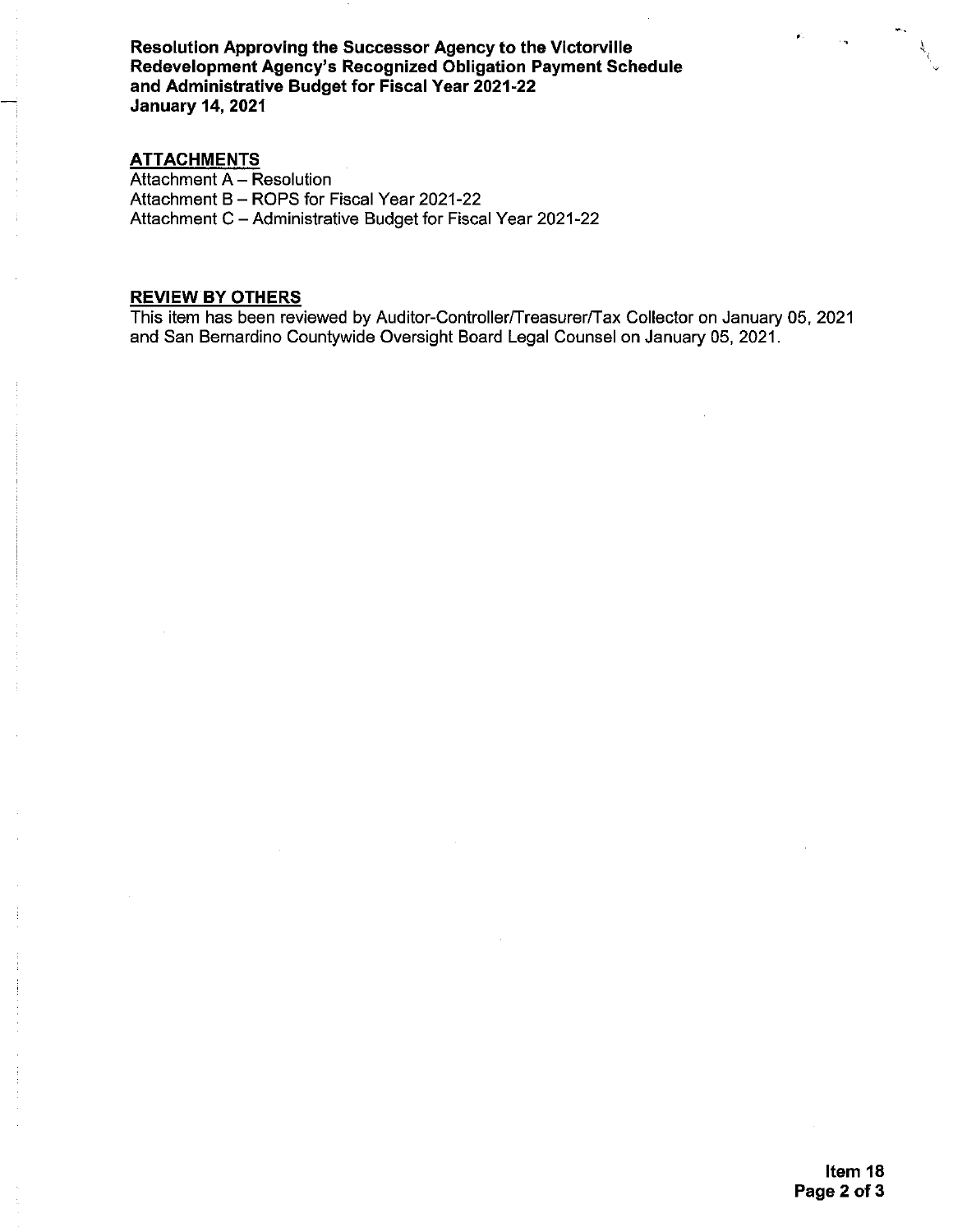Resolution Approving the Successor Agency to the Victorville Redevelopment Agency's Recognized Obligation Payment Schedule and Administrative Budget for Fiscal Year 2021-22 **January 14, 2021** 

Record of Action of the San Bernardino Countywide Oversight Board

#### **APPROVED**

Moved: Lawrence Strong Seconded: Acquanetta Warren Ayes: Frederick Ang, Richard DeNava, Kenneth Miller, Cindy Saks, Lawrence Strong, Acquanetta Warren, David Wert

Lynna Monell, SECRETARY

rnell **BY** DATED: *January* 14, 2021



- **W/Resolution**  $cc$ File - San Bernardino Countywide Oversight Board w/attach
- LA 01/20/2021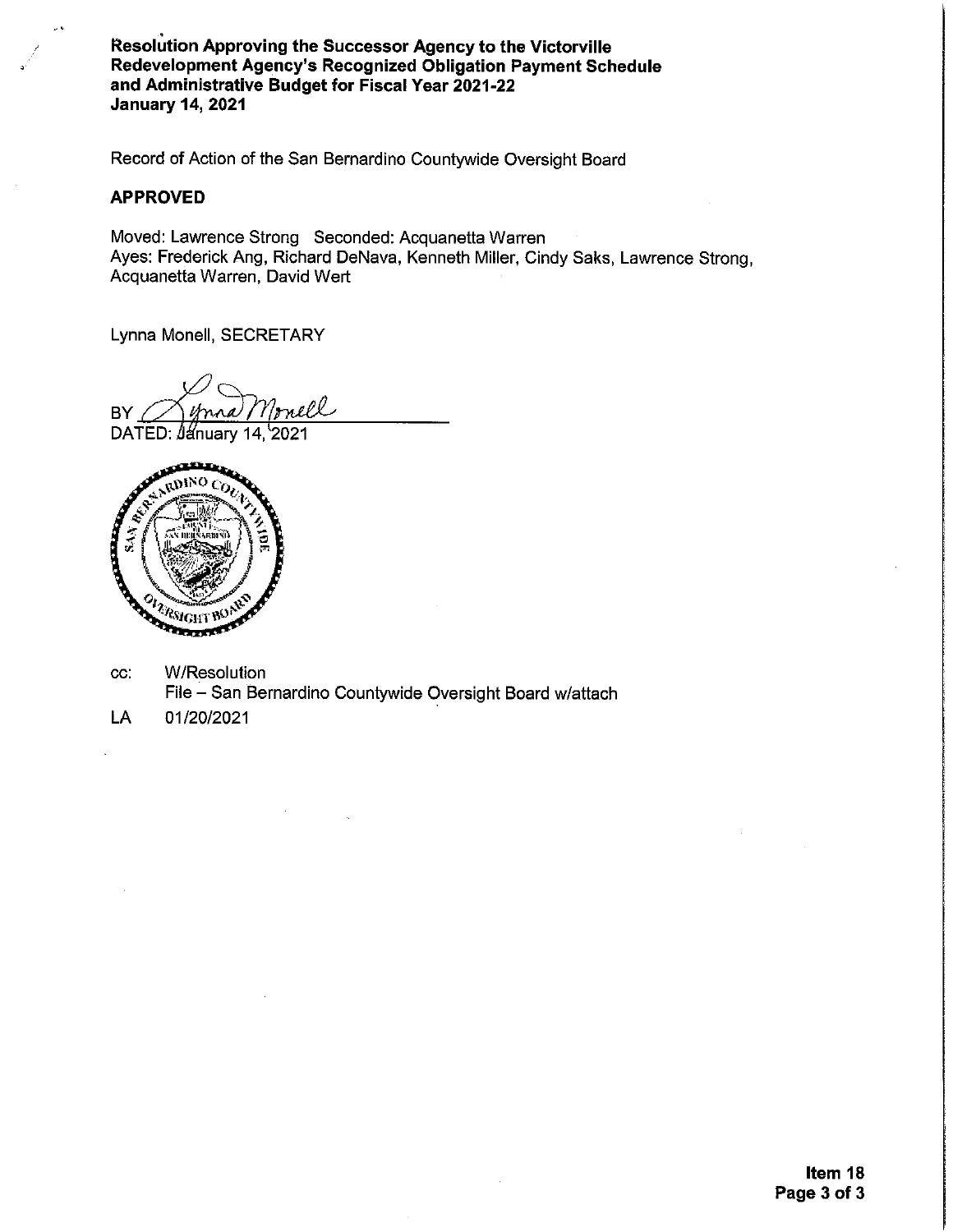#### **RESOLUTION NO. 2020-18**

### RESOLUTION OF THE SAN BERNARDINO COUNTYWIDE OVERSIGHT BOARD ADOPTING THE SUCCESSOR AGENCY TO THE REDEVELOPMENT AGENCY OF THE CITY OF VICTORVILLE'S **RECOGNIZED OBLIGATION PAYMENT SCHEDULE AND ADMINISTRATIVE BUDGET FOR FISCAL YEAR 2021-22**

On Thursday, January 14, 2021 on motion of San Bernardino Countywide Oversight Board Member Strong, duly seconded by San Bernardino Countywide Oversight Board Member Warren and carried, the following resolution is adopted by the San Bernardino Countywide Oversight Board, State of California.

WHEREAS, California Health and Safety Code Section (HSC) 34179(e) requires all action items of the San Bernardino Countywide Oversight Board be accomplished by resolution; and

WHEREAS, HSC 34177 requires the San Bernardino Countywide Oversight Board to approve the Recognized Obligation Payment Schedule (ROPS) and administrative budget; and

WHEREAS, pursuant to HSC 34177(o), the deadline for submitting the ROPS for Fiscal Year 2021-22 to the Department of Finance is February 1, 2021.

NOW, THEREFORE, the San Bernardino Countywide Oversight Board hereby resolves, determines and orders as follows:

Section 1. The foregoing recitals are true and correct.

Section 2. The Successor Agency to the Redevelopment Agency of the City of Victorville's ROPS and administrative budget for Fiscal Year 2021-22 in the form presented, together with such changes thereto as may be approved by the San Bernardino Countywide Oversight Board, are hereby approved.

Section 3. This resolution shall take effect from and after the date of its passage and adoption.

PASSED AND ADOPTED by the San Bernardino Countywide Oversight Board, State of California, by the following vote:

> AYES: OVERSIGHT BOARD MEMBER: Frederick Ang, Richard DeNava, Kenneth Miller, Cindy Saks, Lawrence Strong, Acquanetta Warren, David Wert

NOES: **OVERSIGHT BOARD MEMBER: None** 

ABSENT: **OVERSIGHT BOARD MEMBER: None** 

\* \* \* \* \*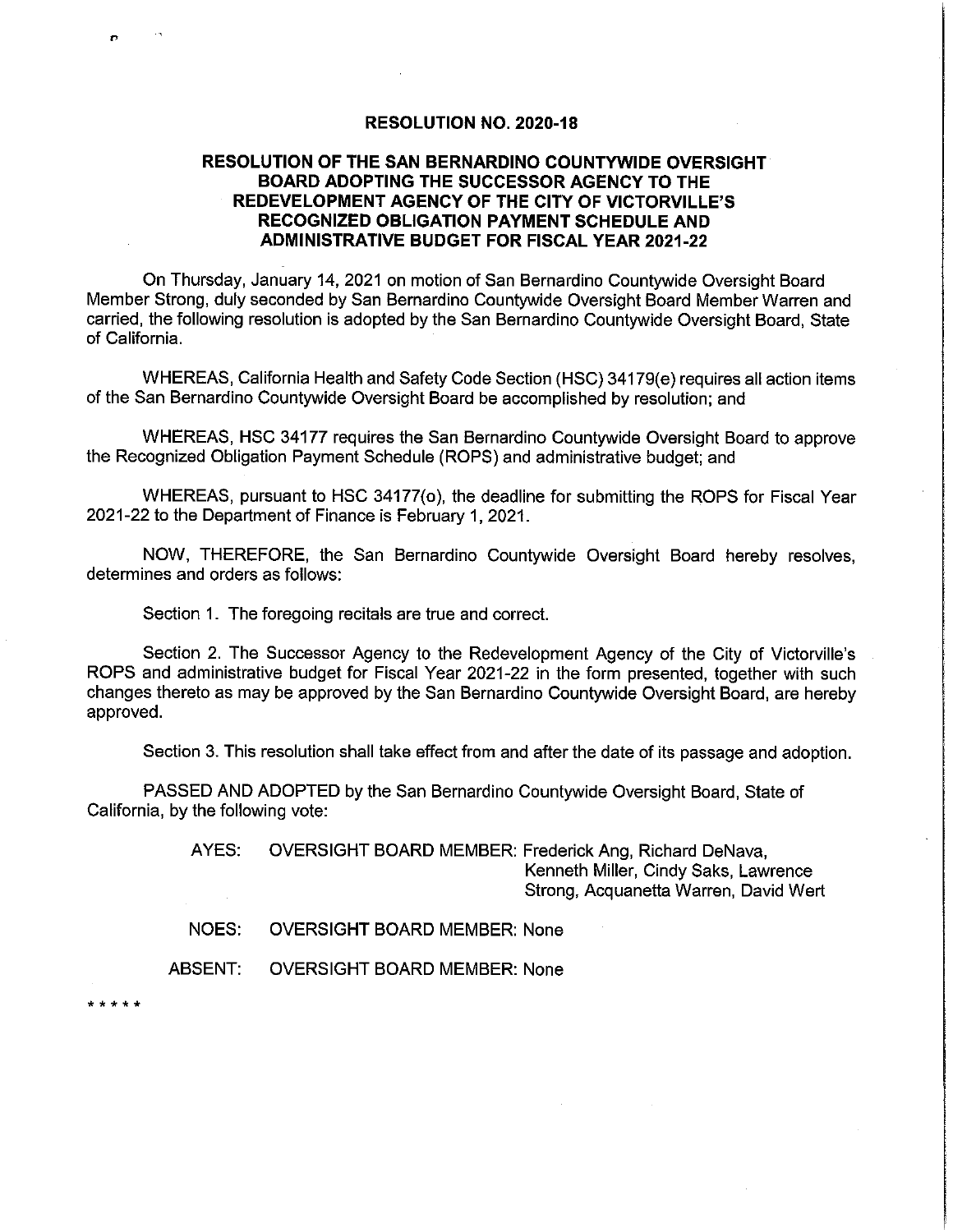## **STATE OF CALIFORNIA**

SS.

## COUNTY OF SAN BERNARDINO

I, LYNNA MONELL, Secretary to the San Bernardino Countywide Oversight Board, State of California, hereby certify the foregoing to be a full, true and correct copy of the record of the action taken by the Countywide Oversight Board, by vote of the members present, as the same appears in the Official Minutes of said Board at its meeting of January 14, 2021. #18 LA

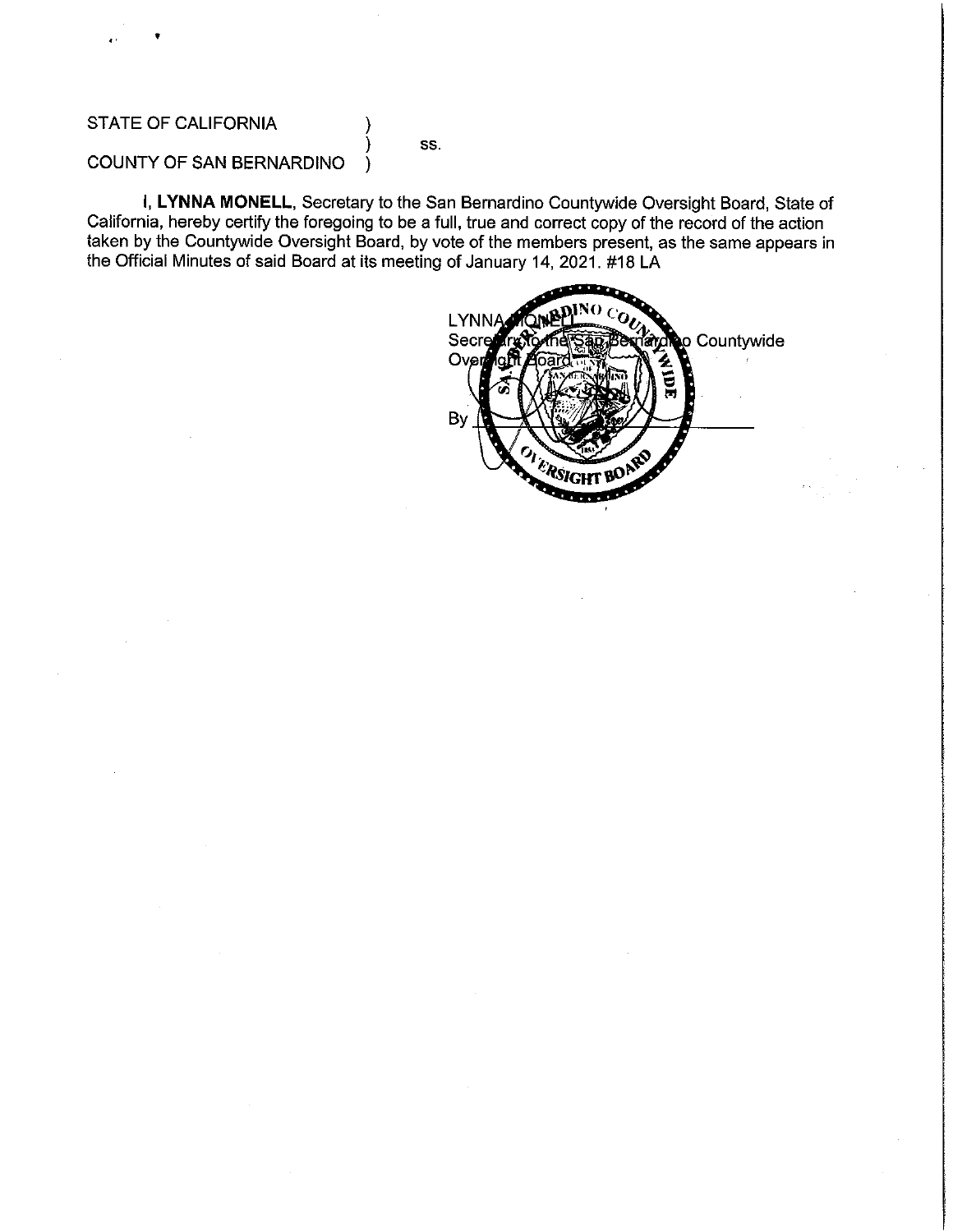# Recognized Obligation Payment Schedule (ROPS 21-22) - Summary Filed for the July 1, 2021 through June 30, 2022 Period

| Successor Agency: |                             | <b>City of Victorville - SA23</b>                                          |                                    |                                   |                   |  |      |
|-------------------|-----------------------------|----------------------------------------------------------------------------|------------------------------------|-----------------------------------|-------------------|--|------|
| County:           |                             | San Bernardino                                                             |                                    |                                   |                   |  |      |
|                   |                             | Current Period Requested Funding for Enforceable Obligations (ROPS Detail) | 21-22 A Total<br>(July - December) | 21-22 B Total<br>(January - June) | <b>ROPS 21-22</b> |  |      |
| A                 |                             | Enforceable Obligations Funded as Follows (B+C+D):                         |                                    |                                   |                   |  |      |
| B                 | <b>Bond Proceeds</b>        |                                                                            |                                    |                                   |                   |  |      |
| C                 | Reserve Balance             |                                                                            |                                    |                                   |                   |  |      |
| D                 | <b>Other Funds</b>          |                                                                            |                                    |                                   |                   |  |      |
| E                 |                             | Redevelopment Property Tax Trust Fund (RPTTF) (F+G):                       |                                    | 2,613,291                         | 1,067,794         |  | 3,68 |
| F                 | <b>RPTTF</b>                |                                                                            |                                    | 2,513,291                         | 978,566           |  | 3,49 |
| G                 | <b>Administrative RPTTF</b> |                                                                            |                                    | 100,000                           | 89,228            |  | 18   |
| H                 |                             | <b>Current Period Enforceable Obligations (A+E):</b>                       |                                    | 2,613,291                         | 1,067,794 \$      |  | 3,68 |
|                   |                             |                                                                            |                                    |                                   |                   |  |      |

Certification of Oversight Board Chairman:<br>Pursuant to Section 34177 (o) of the Health and Safety Code, I<br>hereby certify that the above is a true and accurate Recognized<br>Obligation Payment Schedule for the above named succ agency.

 $\sim 10^7$ 

 $\sim$   $\sim$ 

| David Wert                              | Chairman  |
|-----------------------------------------|-----------|
| Name                                    | Title     |
|                                         | 1/14/2021 |
| $\overline{\phantom{a}}$<br>Signature V | Date      |

# : Total

| 381,085 |  |
|---------|--|
|         |  |
|         |  |
| 191,857 |  |
|         |  |
|         |  |

189,228 681,085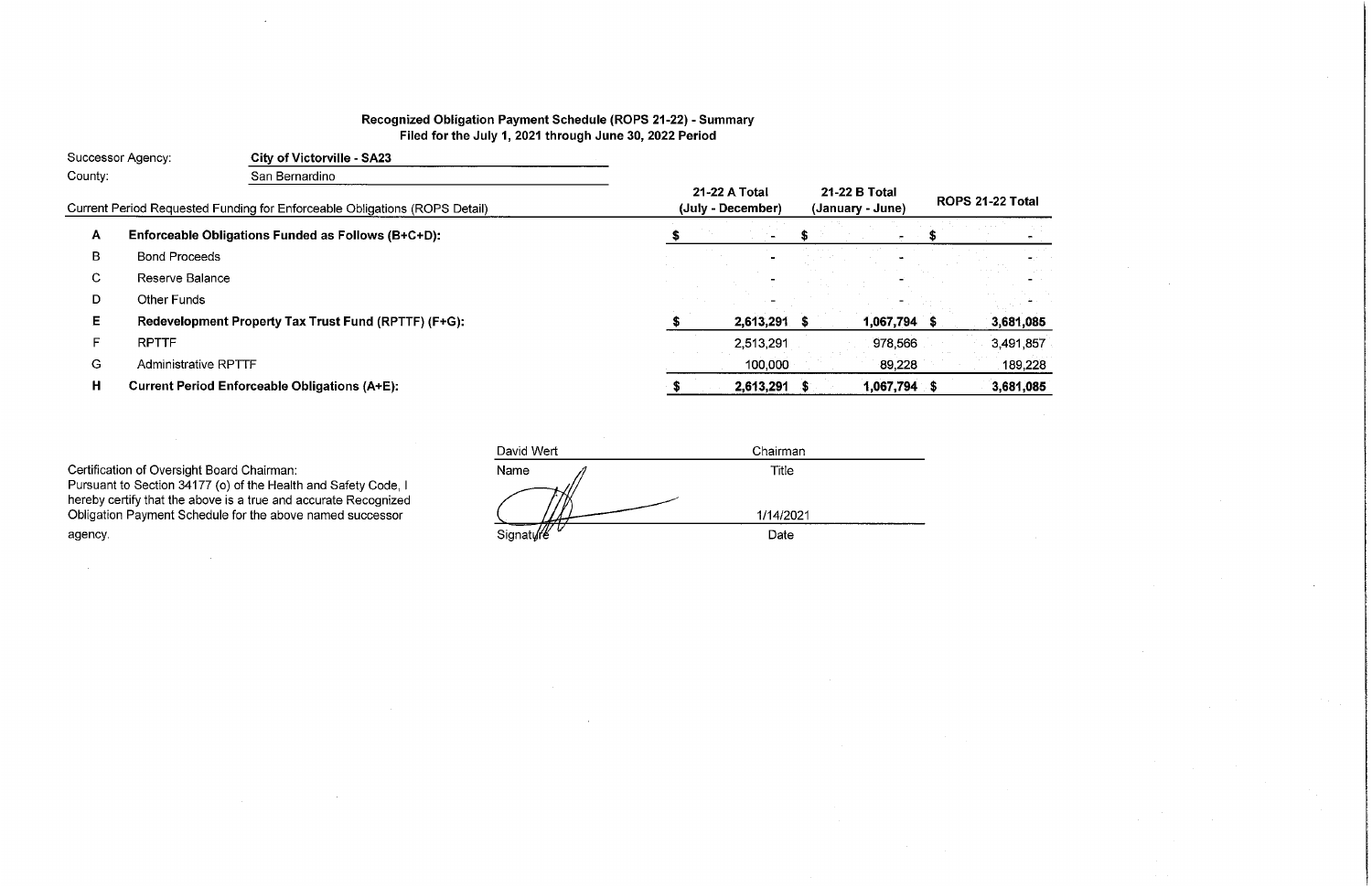|          |                                                                                      |                                         |                       |                                         |                                            |                                                                                                                                                                                                                              |                     | Recognized Obligation Payment Schedule (ROPS 21-22) - ROPS Detail |         | <b>Successor Agency to the Victorville Redevelopment Agency</b><br>July 1,2021 through June 30, 2022<br>(Report Amounts in Whole Dollars) |                          |                                      |                           |               |                    |                                                       |                                      |                                          |             |                                                    |
|----------|--------------------------------------------------------------------------------------|-----------------------------------------|-----------------------|-----------------------------------------|--------------------------------------------|------------------------------------------------------------------------------------------------------------------------------------------------------------------------------------------------------------------------------|---------------------|-------------------------------------------------------------------|---------|-------------------------------------------------------------------------------------------------------------------------------------------|--------------------------|--------------------------------------|---------------------------|---------------|--------------------|-------------------------------------------------------|--------------------------------------|------------------------------------------|-------------|----------------------------------------------------|
| <b>A</b> |                                                                                      |                                         | <u>. D</u>            |                                         |                                            |                                                                                                                                                                                                                              |                     |                                                                   | ال ا    |                                                                                                                                           |                          |                                      | 21-22 A (July - December) |               |                    |                                                       |                                      | 21-22 B (January - June)                 |             |                                                    |
|          | Item $\#$ Project Name/Debt Obligation                                               | <b>Obligation Type</b>                  |                       | Contract/Agreement   Contract/Agreement | Payee                                      | <b>Description/Project Scope</b>                                                                                                                                                                                             | <b>Project Area</b> | Total<br>Outstanding                                              | Retired | <b>ROPS 21-22</b>                                                                                                                         |                          |                                      | <b>Fund Sources</b>       |               |                    | 21-22 A                                               |                                      | <b>Fund Sources</b>                      |             | 21-22 B                                            |
|          |                                                                                      |                                         | <b>Execution Date</b> | <b>Termination Date</b>                 |                                            |                                                                                                                                                                                                                              |                     | Debt or<br>Obligation                                             |         | <b>Total</b>                                                                                                                              |                          | <b>Bond Proceeds Reserve Balance</b> | <b>Other Funds</b>        | <b>RPTTF</b>  | <b>Admin RPTTF</b> | <b>Total</b>                                          | <b>Bond Proceeds Reserve Balance</b> | <b>RPTTF</b><br><b>Other Funds</b>       | Admin RPTTF | <b>Total</b>                                       |
|          |                                                                                      |                                         |                       |                                         |                                            |                                                                                                                                                                                                                              |                     | \$ 45,155,690                                                     |         | $$3,681,085$ \ \ \$                                                                                                                       | <b>Contract Contract</b> | $-1.5$                               | <b>Service</b>            | $2,513,291$ \ |                    | $100,000$ \$ 2,613,291 \ \ \$                         | - 15<br>$-13$                        | $978,566$ \$<br>$\sim$ - $\sim$ - $\sim$ |             | $89,228$ \$ 1,067,794                              |
|          | Vict RDA Series 2002A, 2003A,<br>2003B, 2006A Tax Allocation Bonds   Before 12/31/10 | Bonds Issued On or                      | 8/22/2002             | 12/1/2036                               | Trust Company N.A.                         | The Bank of New York   RDA Non-Housing Bond Issues   Bear Valley                                                                                                                                                             |                     | 41,159,662                                                        |         | 3,185,057                                                                                                                                 |                          |                                      |                           | 2,359,766     |                    | \$2,359,766                                           |                                      | 825,291                                  |             | 825,291                                            |
|          | 2 Vict RDA Series 2002A, 2003A,<br>2003B, 2006A Tax Allocation Bonds                 | Fees                                    | 8/22/2002             | 12/1/2036                               | The Bank of New York<br>Trust Company N.A. | <b>Fiscal Agents Fee</b>                                                                                                                                                                                                     | <b>Bear Valley</b>  | 11,500                                                            |         | 11,500                                                                                                                                    |                          |                                      |                           | 8,625         |                    | 8,625                                                 |                                      | 2,875                                    |             | 2,875                                              |
|          | 3 Vict RDA Series 2002A, 2003A,<br>2003B, 2006A Tax Allocation Bonds                 | Fees                                    | 8/22/2002             | 12/1/2036                               | RSG, Inc.                                  | <b>Continuing Disclosure Report</b>                                                                                                                                                                                          | <b>Bear Valley</b>  | 15,000                                                            |         | 15,000                                                                                                                                    |                          |                                      |                           | 2,400         |                    | 2,400                                                 |                                      | 12,600                                   |             | 12,600                                             |
|          | 4 Northgate Apartments                                                               | <b>Business Incentive</b><br>Agreements | 7/15/2005             | 10/1/2034                               | So Calif Housing                           | National Core (formerly   Aff Housing Agmt/Operational<br>Subsidy                                                                                                                                                            | <b>Bear Valley</b>  |                                                                   |         |                                                                                                                                           |                          |                                      |                           |               |                    |                                                       |                                      |                                          |             |                                                    |
|          | 33 Project legal costs                                                               | Legal                                   | 7/1/2021              | 6/30/2022                               | Develop Corp)                              | Green, de Bortnowsky & Project specific legal costs                                                                                                                                                                          | <b>Bear Valley</b>  | 3,750,000                                                         |         | 250,000                                                                                                                                   |                          |                                      |                           | 125,000       |                    | 125,000                                               |                                      | 125,000                                  |             | 125,000                                            |
|          | 34 Special Assessments on SA                                                         | <b>Property Maintenance</b>             | 7/25/2013             | 7/1/2033                                | Quintanilla<br>City of Victorville         | Street Light Assessment District                                                                                                                                                                                             | <b>Bear Valley</b>  | 15,000                                                            |         | 15,000                                                                                                                                    |                          |                                      |                           | 7,500         |                    | 7,500                                                 |                                      | 7,500                                    |             | 7,500                                              |
|          | properties<br>35 Vict RDA Series 2002A, 2003A,                                       | Fees                                    | 8/22/2002             | 12/1/2036                               | <b>BLX</b>                                 | Arbitrage fees for bonds                                                                                                                                                                                                     | <b>Bear Valley</b>  | 300                                                               |         | 300                                                                                                                                       |                          |                                      |                           | $\sim$        |                    | $\sim$                                                |                                      | 300                                      |             | 300                                                |
|          | 2003B, 2006A Tax Allocation Bonds<br>SA Contract Services                            | <b>Property Dispositions</b>            | 7/1/2021              | 6/30/2022                               | Unknown vendor(s)                          | appraisals for LRPMP transactions Bear Valley                                                                                                                                                                                |                     | 5,000                                                             |         | 5,000                                                                                                                                     |                          |                                      |                           | $\sim$        |                    | $\sim$ $-$                                            |                                      | 5,000                                    |             | 5,000                                              |
|          | Admin Costs                                                                          | <b>Admin Costs</b>                      | 7/1/2021              | 6/30/2022                               | Various - City of                          | wages, benefits, PERS, W/C,                                                                                                                                                                                                  | <b>Bear Valley</b>  | 10,000                                                            |         | 10,000                                                                                                                                    |                          |                                      |                           | 10,000        |                    | 10,000                                                |                                      | $\sim$ $-$                               |             | <b>Service State</b>                               |
|          |                                                                                      |                                         |                       |                                         | Victorville, Staples,<br>unknown vendor(s) | indirect cost allocation for SA,<br>paper, office supplies, postage,<br>utilities, copier costs, travel/training<br>for SA/OB matters, H&S 34177(n)  <br>audit/component unit audit,<br>legal/consultants for SA/Dissolution |                     | 189,228                                                           |         | 189,228                                                                                                                                   |                          |                                      |                           |               | 100,000            | 100,000                                               |                                      |                                          |             | 89,228                                             |
|          |                                                                                      |                                         |                       |                                         |                                            | and OB                                                                                                                                                                                                                       |                     |                                                                   |         | $\sim$ $-$                                                                                                                                |                          |                                      |                           |               |                    | $\sim$ 100 $\sim$                                     |                                      |                                          |             |                                                    |
|          |                                                                                      |                                         |                       |                                         |                                            |                                                                                                                                                                                                                              |                     |                                                                   |         | $\sim$<br>$\sim$                                                                                                                          |                          |                                      |                           |               |                    | <b>State State</b><br>$\sim$ $ \sim$                  |                                      |                                          |             |                                                    |
|          |                                                                                      |                                         |                       |                                         |                                            |                                                                                                                                                                                                                              |                     |                                                                   |         | $\sim$<br>$\sim$                                                                                                                          |                          |                                      |                           |               |                    | $\sim$ 100 $\sim$<br>$\sim 100$                       |                                      |                                          |             |                                                    |
|          |                                                                                      |                                         |                       |                                         |                                            |                                                                                                                                                                                                                              |                     |                                                                   |         | $\sim$ $-$<br>$\sim$ $\sim$                                                                                                               |                          |                                      |                           |               |                    | $\sim$ 100 $\sim$<br>$\sim$ 100 $\sim$                |                                      |                                          |             |                                                    |
|          |                                                                                      |                                         |                       |                                         |                                            |                                                                                                                                                                                                                              |                     |                                                                   |         | $\sim$ $-$                                                                                                                                |                          |                                      |                           |               |                    | $\sim 100$<br><b>Service</b>                          |                                      |                                          |             |                                                    |
|          |                                                                                      |                                         |                       |                                         |                                            |                                                                                                                                                                                                                              |                     |                                                                   |         | $\sim$<br>$\sim$ $-$                                                                                                                      |                          |                                      |                           |               |                    | $\sim 100$<br>$\sim$ 100 $\sim$                       |                                      |                                          |             |                                                    |
|          |                                                                                      |                                         |                       |                                         |                                            |                                                                                                                                                                                                                              |                     |                                                                   |         | $\sim$ $-$<br>$\sim$ $-$                                                                                                                  |                          |                                      |                           |               |                    | <b>State State</b><br>$\sim$ $-$                      |                                      |                                          |             |                                                    |
|          |                                                                                      |                                         |                       |                                         |                                            |                                                                                                                                                                                                                              |                     |                                                                   |         |                                                                                                                                           |                          |                                      |                           |               |                    | $\sim$ $-$                                            |                                      |                                          |             |                                                    |
|          |                                                                                      |                                         |                       |                                         |                                            |                                                                                                                                                                                                                              |                     |                                                                   |         | $\sim$ $-$<br>$\sim$                                                                                                                      |                          |                                      |                           |               |                    | <b>State State</b><br>$\sim$ $ \sim$                  |                                      |                                          |             |                                                    |
|          |                                                                                      |                                         |                       |                                         |                                            |                                                                                                                                                                                                                              |                     |                                                                   |         | $\sim$                                                                                                                                    |                          |                                      |                           |               |                    | <b>State State</b><br>$\sim 100$                      |                                      |                                          |             |                                                    |
|          |                                                                                      |                                         |                       |                                         |                                            |                                                                                                                                                                                                                              |                     |                                                                   |         | $\sim$ $-$                                                                                                                                |                          |                                      |                           |               |                    | <b>State State</b><br>$\sim$ $ \sim$                  |                                      |                                          |             |                                                    |
|          |                                                                                      |                                         |                       |                                         |                                            |                                                                                                                                                                                                                              |                     |                                                                   |         | $\sim$ $\sim$<br>$\sim$ $\sim$                                                                                                            |                          |                                      |                           |               |                    | $\sim 100$<br>$\sim 100$                              |                                      |                                          |             |                                                    |
|          |                                                                                      |                                         |                       |                                         |                                            |                                                                                                                                                                                                                              |                     |                                                                   |         | $\sim$ $\sim$                                                                                                                             |                          |                                      |                           |               |                    | $\sim$ 100 $\sim$                                     |                                      |                                          |             |                                                    |
|          |                                                                                      |                                         |                       |                                         |                                            |                                                                                                                                                                                                                              |                     |                                                                   |         | $\sim$ $-$                                                                                                                                |                          |                                      |                           |               |                    | $\sim$ $ \sim$<br>$\sim 100$                          |                                      |                                          |             |                                                    |
|          |                                                                                      |                                         |                       |                                         |                                            |                                                                                                                                                                                                                              |                     |                                                                   |         | $\sim$<br>$\sim$                                                                                                                          |                          |                                      |                           |               |                    | <b>State State</b><br>$\sim 100$                      |                                      |                                          |             |                                                    |
|          |                                                                                      |                                         |                       |                                         |                                            |                                                                                                                                                                                                                              |                     |                                                                   |         | $\sim$<br>$\sim$                                                                                                                          |                          |                                      |                           |               |                    | $\sim$ $ \sim$<br>$\sim$ 100 $\sim$                   |                                      |                                          |             |                                                    |
|          |                                                                                      |                                         |                       |                                         |                                            |                                                                                                                                                                                                                              |                     |                                                                   |         |                                                                                                                                           |                          |                                      |                           |               |                    | $\sim$                                                |                                      |                                          |             |                                                    |
|          |                                                                                      |                                         |                       |                                         |                                            |                                                                                                                                                                                                                              |                     |                                                                   |         | $\sim$ $\sim$                                                                                                                             |                          |                                      |                           |               |                    | <b>Contract Contract</b><br><b>Service Contracts</b>  |                                      |                                          |             | <b>Service Contracts</b>                           |
|          |                                                                                      |                                         |                       |                                         |                                            |                                                                                                                                                                                                                              |                     |                                                                   |         |                                                                                                                                           |                          |                                      |                           |               |                    | $\sim$ 100 $\sim$                                     |                                      |                                          |             |                                                    |
|          |                                                                                      |                                         |                       |                                         |                                            |                                                                                                                                                                                                                              |                     |                                                                   |         |                                                                                                                                           |                          |                                      |                           |               |                    | <b>Service</b><br>$\sim 100$ km s $^{-1}$             |                                      |                                          |             | <b>Service Control</b><br><b>Service</b> State     |
|          |                                                                                      |                                         |                       |                                         |                                            |                                                                                                                                                                                                                              |                     |                                                                   |         |                                                                                                                                           |                          |                                      |                           |               |                    | $\sim 100$ m $^{-1}$<br>$\sim 100$ m $^{-1}$          |                                      |                                          |             |                                                    |
|          |                                                                                      |                                         |                       |                                         |                                            |                                                                                                                                                                                                                              |                     |                                                                   |         |                                                                                                                                           |                          |                                      |                           |               |                    | <b>Service Contract Contract</b><br>$\sim$ 100 $\sim$ |                                      |                                          |             | <b>Service State</b><br>$\sim 1000$ m $^{-1}$      |
|          |                                                                                      |                                         |                       |                                         |                                            |                                                                                                                                                                                                                              |                     |                                                                   |         |                                                                                                                                           |                          |                                      |                           |               |                    | <b>Service</b><br><b>Service</b>                      |                                      |                                          |             |                                                    |
|          |                                                                                      |                                         |                       |                                         |                                            |                                                                                                                                                                                                                              |                     |                                                                   |         |                                                                                                                                           |                          |                                      |                           |               |                    | <b>Service</b>                                        |                                      |                                          |             |                                                    |
|          |                                                                                      |                                         |                       |                                         |                                            |                                                                                                                                                                                                                              |                     |                                                                   |         |                                                                                                                                           |                          |                                      |                           |               |                    | <b>Service State</b>                                  |                                      |                                          |             |                                                    |
|          |                                                                                      |                                         |                       |                                         |                                            |                                                                                                                                                                                                                              |                     |                                                                   |         | $\sim$ $-$<br>$\sim$ $-$                                                                                                                  |                          |                                      |                           |               |                    | <b>Service</b><br>$\sim 100$ m $^{-1}$                |                                      |                                          |             | $\sim 100$ m $^{-1}$                               |
|          |                                                                                      |                                         |                       |                                         |                                            |                                                                                                                                                                                                                              |                     |                                                                   |         |                                                                                                                                           |                          |                                      |                           |               |                    | $\sim 100$ km s $^{-1}$<br><b>Service Committee</b>   |                                      |                                          |             | $\sim 100$ m $^{-1}$<br><b>Service Contracts</b>   |
|          |                                                                                      |                                         |                       |                                         |                                            |                                                                                                                                                                                                                              |                     |                                                                   |         | <b>Service</b> State                                                                                                                      |                          |                                      |                           |               |                    | <b>Service Contract</b><br>$\sim 100$ km s $^{-1}$    |                                      |                                          |             | <b>Service</b> State<br><b>Service</b> State       |
|          |                                                                                      |                                         |                       |                                         |                                            |                                                                                                                                                                                                                              |                     |                                                                   |         |                                                                                                                                           |                          |                                      |                           |               |                    | $\sim 100$ km s $^{-1}$                               |                                      |                                          |             |                                                    |
|          |                                                                                      |                                         |                       |                                         |                                            |                                                                                                                                                                                                                              |                     |                                                                   |         | $\sim$ $-$<br><b>Service</b> State                                                                                                        |                          |                                      |                           |               |                    | <b>State State</b><br><b>Service State</b>            |                                      |                                          |             | <b>Service</b>                                     |
|          |                                                                                      |                                         |                       |                                         |                                            |                                                                                                                                                                                                                              |                     |                                                                   |         |                                                                                                                                           |                          |                                      |                           |               |                    | $\sim 100$ km s $^{-1}$<br>$\sim 100$ m $^{-1}$       |                                      |                                          |             | <b>Service Contract</b><br>$\sim 100$ km s $^{-1}$ |
|          |                                                                                      |                                         |                       |                                         |                                            |                                                                                                                                                                                                                              |                     |                                                                   |         | <b>Service</b> State<br>$\sim 100$ m $^{-1}$                                                                                              |                          |                                      |                           |               |                    | $\sim 100$ km s $^{-1}$<br><b>Service</b> State       |                                      |                                          |             | <b>Service State</b><br><b>Service State State</b> |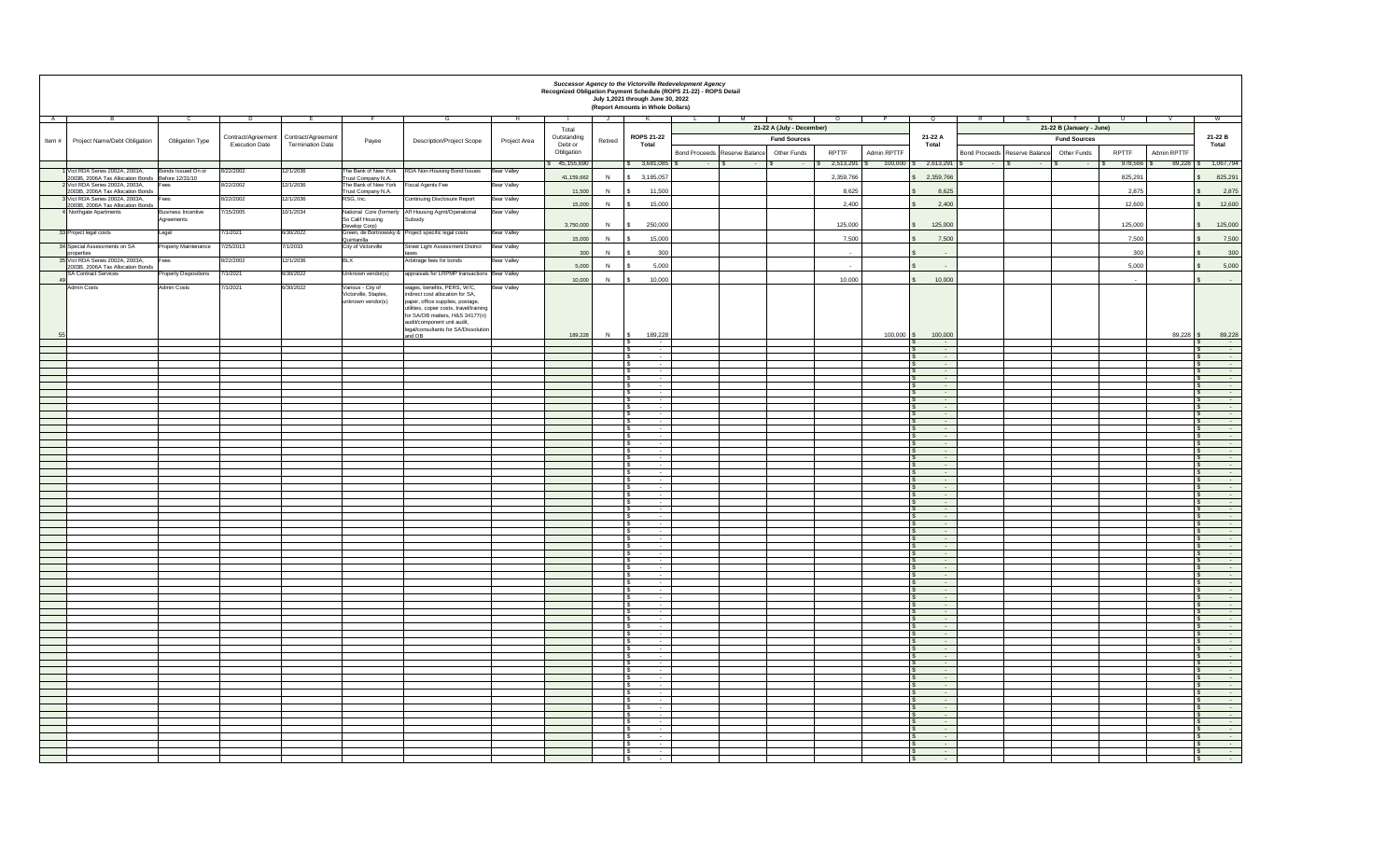# **City of Victorville as Successor Agency Recognized Obligation Payment Schedule (ROPS 21-22) - Report of Cash Balances July 1, 2018 through June 30, 2019 (Report Amounts in Whole Dollars)**

| A | В                                                                                                                                                               | $\mathbf c$                           | D                                    | E                                                                            | F.                                 | G                         | H                                                                                                                                                                                                     |
|---|-----------------------------------------------------------------------------------------------------------------------------------------------------------------|---------------------------------------|--------------------------------------|------------------------------------------------------------------------------|------------------------------------|---------------------------|-------------------------------------------------------------------------------------------------------------------------------------------------------------------------------------------------------|
|   |                                                                                                                                                                 |                                       |                                      | <b>Fund Sources</b>                                                          |                                    |                           |                                                                                                                                                                                                       |
|   |                                                                                                                                                                 |                                       | <b>Bond Proceeds</b>                 | <b>Reserve Balance</b>                                                       | <b>Other Funds</b>                 | <b>RPTTF</b>              |                                                                                                                                                                                                       |
|   | ROPS 18-19 Cash Balances<br>$(07/01/18 - 06/30/19)$                                                                                                             | Bonds issued on or<br>before 12/31/10 | Bonds issued on or<br>after 01/01/11 | Prior ROPS RPTTF<br>and Reserve<br>Balances retained for<br>future period(s) | Rent,<br>Grants,<br>Interest, etc. | Non-Admin<br>and<br>Admin | <b>Comments</b>                                                                                                                                                                                       |
|   |                                                                                                                                                                 |                                       |                                      |                                                                              |                                    |                           |                                                                                                                                                                                                       |
|   | Beginning Available Cash Balance (Actual 07/01/18)<br>RPTTF amount should exclude "A" period distribution amount                                                |                                       |                                      |                                                                              |                                    |                           |                                                                                                                                                                                                       |
|   |                                                                                                                                                                 | $\mathbf 0$                           | $\Omega$                             | 56,361                                                                       | 3,455,787                          | $\Omega$                  |                                                                                                                                                                                                       |
|   | 2  Revenue/Income (Actual 06/30/19)<br>RPTTF amount should tie to the ROPS 18-19 total distribution<br>from the County Auditor-Controller                       |                                       |                                      |                                                                              | 167,633                            |                           | 3,655,070 $ F2 = $87,787$ interest and \$79,846 Property sold                                                                                                                                         |
|   | 3 Expenditures for ROPS 18-19 Enforceable Obligations<br>(Actual 06/30/19)                                                                                      |                                       |                                      | 56,361                                                                       | 37,124                             |                           | E3, F3 = Amounts reserved by DOF Determination<br>Letter for use on Line 4 in FY18-19; additional<br>RPTTF reserve balance needed per DOF letter of<br>3,538,606 17,272; amount used from Other Funds |
|   | 4 Retention of Available Cash Balance (Actual 06/30/19)<br>RPTTF amount retained should only include the amounts<br>distributed as reserve for future period(s) |                                       |                                      | $\mathbf 0$                                                                  | $\mathbf 0$                        | 0                         |                                                                                                                                                                                                       |
|   | 5 ROPS 18-19 RPTTF Prior Period Adjustment<br>RPTTF amount should tie to the Agency's ROPS 18-19 PPA<br>form submitted to the CAC                               |                                       |                                      | No entry required                                                            | 114,963                            |                           |                                                                                                                                                                                                       |
|   | 6 Ending Actual Available Cash Balance (06/30/19)<br>C to F = $(1 + 2 - 3 - 4)$ , G = $(1 + 2 - 3 - 4 - 5)$                                                     | $0$   \$<br>$\boldsymbol{\mathsf{s}}$ |                                      | $0$   \$<br>$0$   \$                                                         | $3,586,296$ \\$                    | 1,501                     |                                                                                                                                                                                                       |